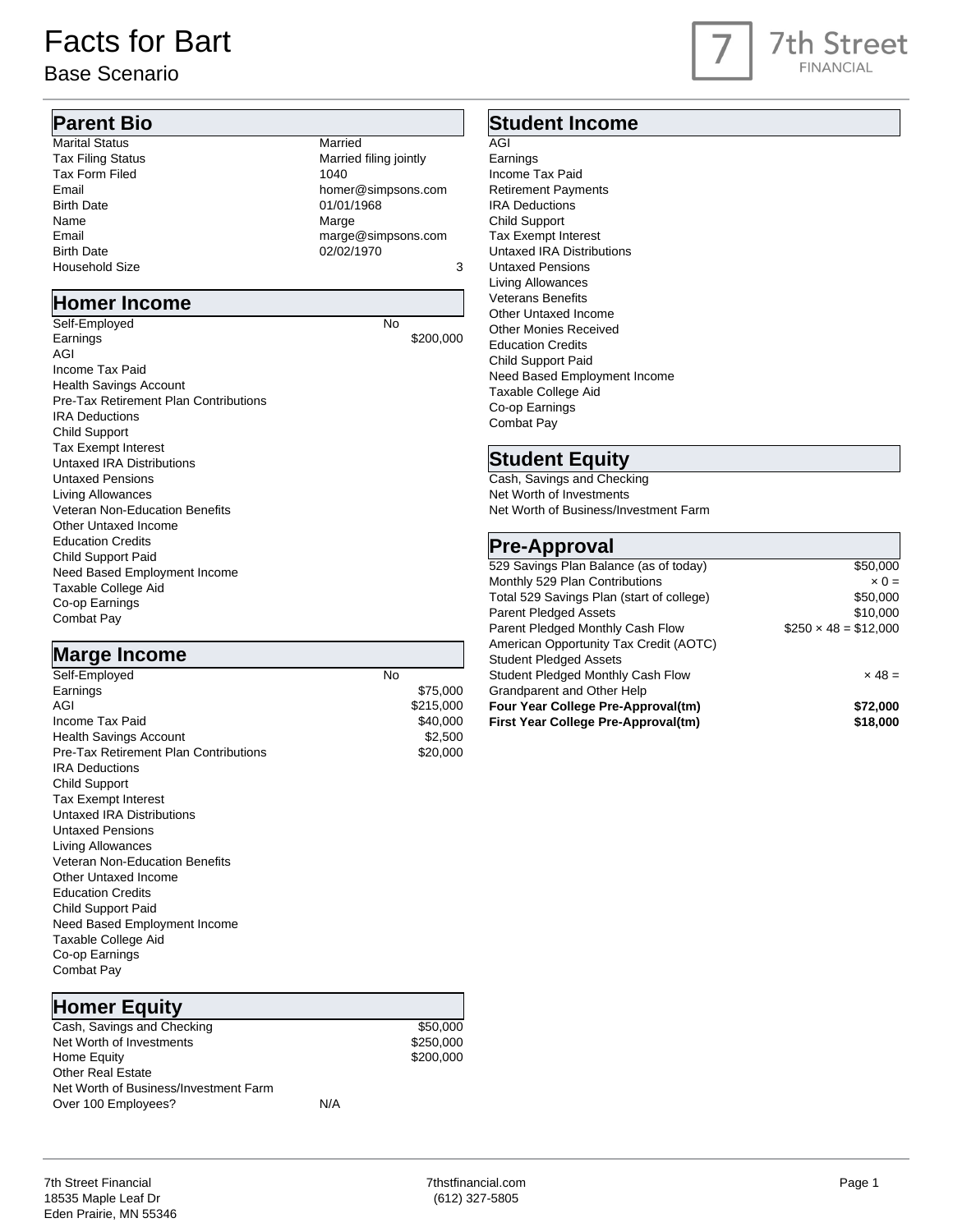# **Facts** Base Scenario



| Non-Qualified Annuity |           |
|-----------------------|-----------|
| 401(k)/403(b)         | \$300,000 |
| Traditional IRA       | \$600,000 |
| Roth IRA              | \$150,000 |
|                       |           |

## **Marge Equity**

| N/A |           |
|-----|-----------|
|     |           |
|     | \$250,000 |
|     | \$150,000 |
|     |           |
|     |           |

| <b>Student Bio</b>      |                          |
|-------------------------|--------------------------|
| <b>GPA</b>              | 3.800                    |
| <b>SAT</b>              |                          |
| ACT                     | 28                       |
| High School Class of    | 2021                     |
| <b>High School Name</b> | Eden Prairie High School |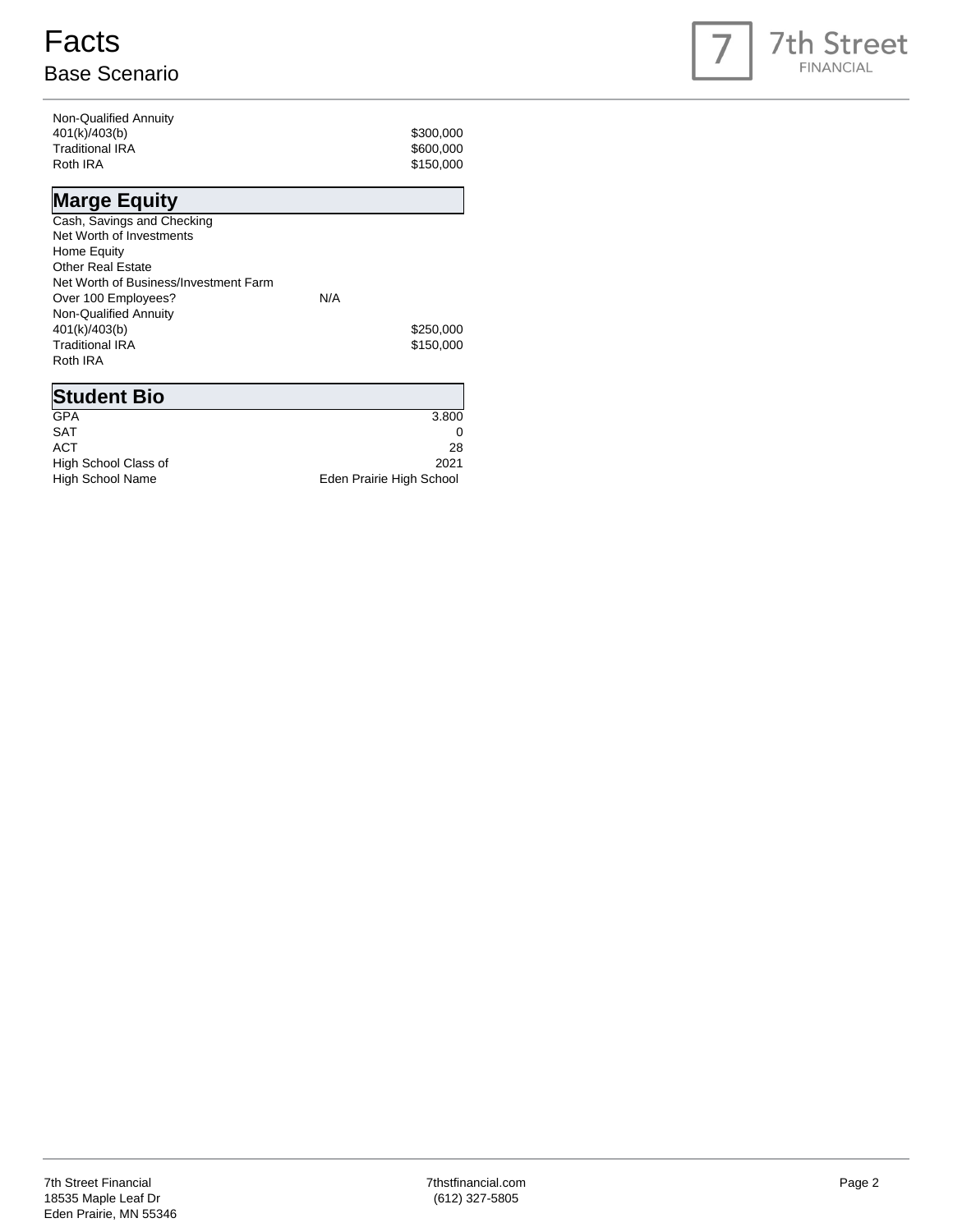# Four Years for Bart

Base Scenario



| <b>College</b>                                              | <b>Four Year Net</b><br>Cost | <b>Pre-Approval</b><br><b>Amount</b> | <b>Funding Gap</b><br>(Loans) | 10-Year Loan<br><b>Payments</b> | 10-Year Total<br><b>Payments</b> | 25-Year Loan<br><b>Payments</b> | 25-Year Total<br><b>Payments</b> |
|-------------------------------------------------------------|------------------------------|--------------------------------------|-------------------------------|---------------------------------|----------------------------------|---------------------------------|----------------------------------|
| Iowa State<br>University of<br>Science and<br>Technology    | \$127,984                    | \$72,000                             | \$55,984                      | \$622                           | \$74,584                         | \$361                           | \$108,212                        |
| The University<br>of lowa                                   | \$161,586                    | \$72,000                             | \$89,586                      | \$995                           | \$119,351                        | \$577                           | \$173,161                        |
| University of<br>Colorado<br><b>Boulder</b>                 | \$245,983                    | \$72,000                             | \$173,983                     | \$1,932                         | \$231,788                        | \$1,121                         | \$336,292                        |
| University of<br>Minnesota,<br>Duluth                       | \$110,204                    | \$72,000                             | \$38,204                      | \$424                           | \$50,897                         | \$246                           | \$73,845                         |
| University of<br>Minnesota,<br><b>Twin Cities</b><br>Campus | \$125,951                    | \$72,000                             | \$53,951                      | \$599                           | \$71,876                         | \$348                           | \$104,282                        |
| University of N<br>ebraska-<br>Lincoln                      | \$129,258                    | \$72,000                             | \$57,258                      | \$636                           | \$76,282                         | \$369                           | \$110,674                        |
| University of<br>North Dakota                               | \$111,274                    | \$72,000                             | \$39,274                      | \$436                           | \$52,323                         | \$253                           | \$75,913                         |
| University of<br>St. Thomas                                 | \$165,543                    | \$72,000                             | \$93,543                      | \$1,039                         | \$124,622                        | \$603                           | \$180,810                        |
| University of<br>Wisconsin-Eau<br>Claire                    | \$117,387                    | \$72,000                             | \$45,387                      | \$504                           | \$60,467                         | \$292                           | \$87,729                         |
| University of W<br>isconsin-<br>Madison                     | \$231,282                    | \$72,000                             | \$159,282                     | \$1,768                         | \$212,203                        | \$1,026                         | \$307,877                        |

| <b>Four Year Net</b> | Based on a 3% increase in tuition and fees per year.                                             |
|----------------------|--------------------------------------------------------------------------------------------------|
| Cost                 |                                                                                                  |
| <b>Pre-Approval</b>  | The resources that are available, now and in the future, to pay for college, for this individual |
| <b>Amount</b>        | student.                                                                                         |
| <b>Funding Gap</b>   | Four Year Net Cost - Pre-Approved Amount                                                         |
| <b>Total Loans</b>   | Pre-Approved Loans (Direct Loans, if chosen in the Pre-Approval tab) + Funding Gap               |
| 10-Year Loan         | Total loans paid off over 10 years at an interest rate of 6%.                                    |
| <b>Payments</b>      |                                                                                                  |
| 25-Year Loan         | Total loans paid off over 25 years at an interest rate of 6%.                                    |
| <b>Payments</b>      |                                                                                                  |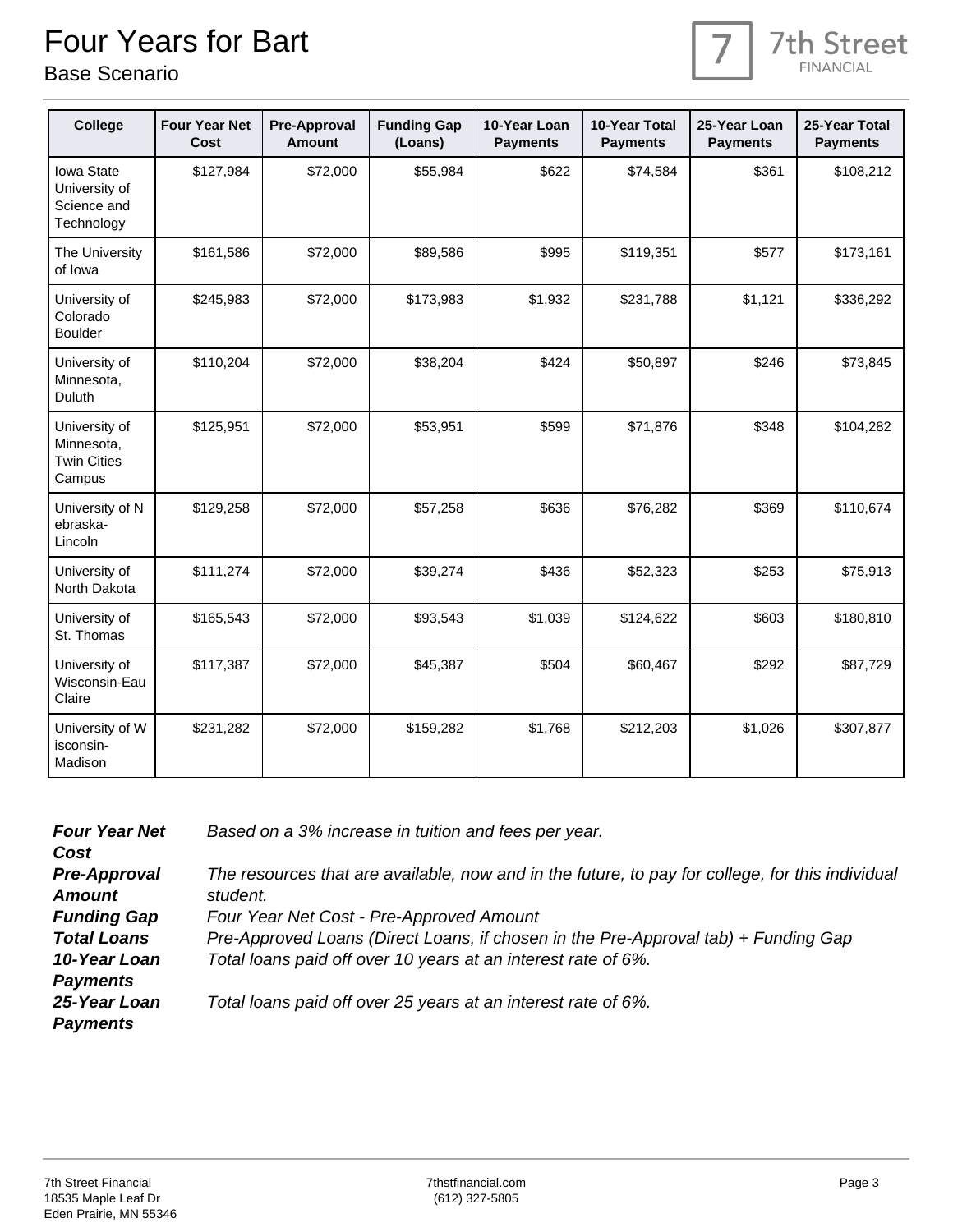

### **How to Pay: Iowa State University of Science and Technology**

| \$55,980<br>Total Loans at Iowa State<br>University of Science and<br>Technology | Total Repayment for 10-year plan | \$621/m  | \$361/m<br>Total Repayment for 25-year plan |          | \$3,041/m<br><b>Estimated Monthly Take-Home</b><br>Pay for Business, Management<br>and Marketing |              |  |
|----------------------------------------------------------------------------------|----------------------------------|----------|---------------------------------------------|----------|--------------------------------------------------------------------------------------------------|--------------|--|
|                                                                                  |                                  | '21/22   | '22'23                                      | '23/24   | '24/25                                                                                           | <b>Total</b> |  |
| Tuition                                                                          |                                  | \$25,242 | \$25,999                                    | \$26,779 | \$27,582                                                                                         | \$105,602    |  |
| Room and Board                                                                   |                                  | \$9,423  | \$9,706                                     | \$9,997  | \$10,297                                                                                         | \$39,423     |  |
| Books and Supplies                                                               |                                  | \$1,072  | \$1,104                                     | \$1,137  | \$1,171                                                                                          | \$4,484      |  |
| <b>Travel and Misc</b>                                                           |                                  | \$2,503  | \$2,578                                     | \$2,655  | \$2,735                                                                                          | \$10,471     |  |
| <b>Other Fees</b>                                                                |                                  |          |                                             |          |                                                                                                  |              |  |
| Cost of Attendance                                                               |                                  | \$38,240 | \$39,387                                    | \$40,568 | \$41,785                                                                                         | \$159,980    |  |
| <b>Need Based Grants</b>                                                         |                                  |          |                                             |          |                                                                                                  |              |  |
| Merit Scholarship                                                                |                                  | \$8,000  | \$8,000                                     | \$8,000  | \$8,000                                                                                          | \$32,000     |  |
| <b>Private Scholarships</b>                                                      |                                  |          |                                             |          |                                                                                                  |              |  |
| <b>Net Cost</b>                                                                  |                                  | \$30,240 | \$31,387                                    | \$32,568 | \$33,785                                                                                         | \$127,980    |  |
|                                                                                  |                                  |          |                                             |          |                                                                                                  |              |  |
| Total 529 Savings Plan (start of college)                                        |                                  | \$12,500 | \$12,500                                    | \$12,500 | \$12,500                                                                                         | \$50,000     |  |
| <b>Parent Pledged Assets</b>                                                     |                                  | \$2,500  | \$2,500                                     | \$2,500  | \$2,500                                                                                          | \$10,000     |  |
|                                                                                  | Parent Pledged Monthly Cash Flow |          | \$3,000<br>\$3,000                          | \$3,000  | \$3,000                                                                                          | \$12,000     |  |
| American Opportunity Tax Credit                                                  |                                  |          |                                             |          |                                                                                                  |              |  |
| <b>Student Pledged Assets</b>                                                    |                                  |          |                                             |          |                                                                                                  |              |  |
| Student Pledged Monthly Cash Flow                                                |                                  |          |                                             |          |                                                                                                  |              |  |
| Grandparent and Other Help                                                       |                                  |          |                                             |          |                                                                                                  |              |  |
| <b>Pre-Approval Amount</b>                                                       |                                  | \$18,000 | \$18,000                                    | \$18,000 | \$18,000                                                                                         | \$72,000     |  |
|                                                                                  |                                  |          |                                             |          |                                                                                                  |              |  |
| <b>Funding Gap</b>                                                               |                                  | \$12,240 | \$13,387                                    | \$14,568 | \$15,785                                                                                         | \$55,980     |  |
|                                                                                  |                                  |          |                                             |          |                                                                                                  |              |  |
| <b>Federal Direct Student Loan</b>                                               |                                  | \$5,500  | \$6,500                                     | \$7,500  | \$7,500                                                                                          | \$27,000     |  |
| Private Student Loan                                                             |                                  |          |                                             |          |                                                                                                  |              |  |
| Perkins Loan                                                                     |                                  |          |                                             |          |                                                                                                  |              |  |
| Federal Direct Parent Plus Loan                                                  |                                  |          |                                             |          |                                                                                                  |              |  |
| <b>Loan Total</b>                                                                |                                  | \$5,500  | \$6,500                                     | \$7,500  | \$7,500                                                                                          | \$27,000     |  |
|                                                                                  |                                  |          |                                             |          |                                                                                                  |              |  |
| <b>Remaining Funding Gap</b>                                                     |                                  | \$6,740  | \$6,887                                     | \$7,068  | \$8,285                                                                                          | \$28,980     |  |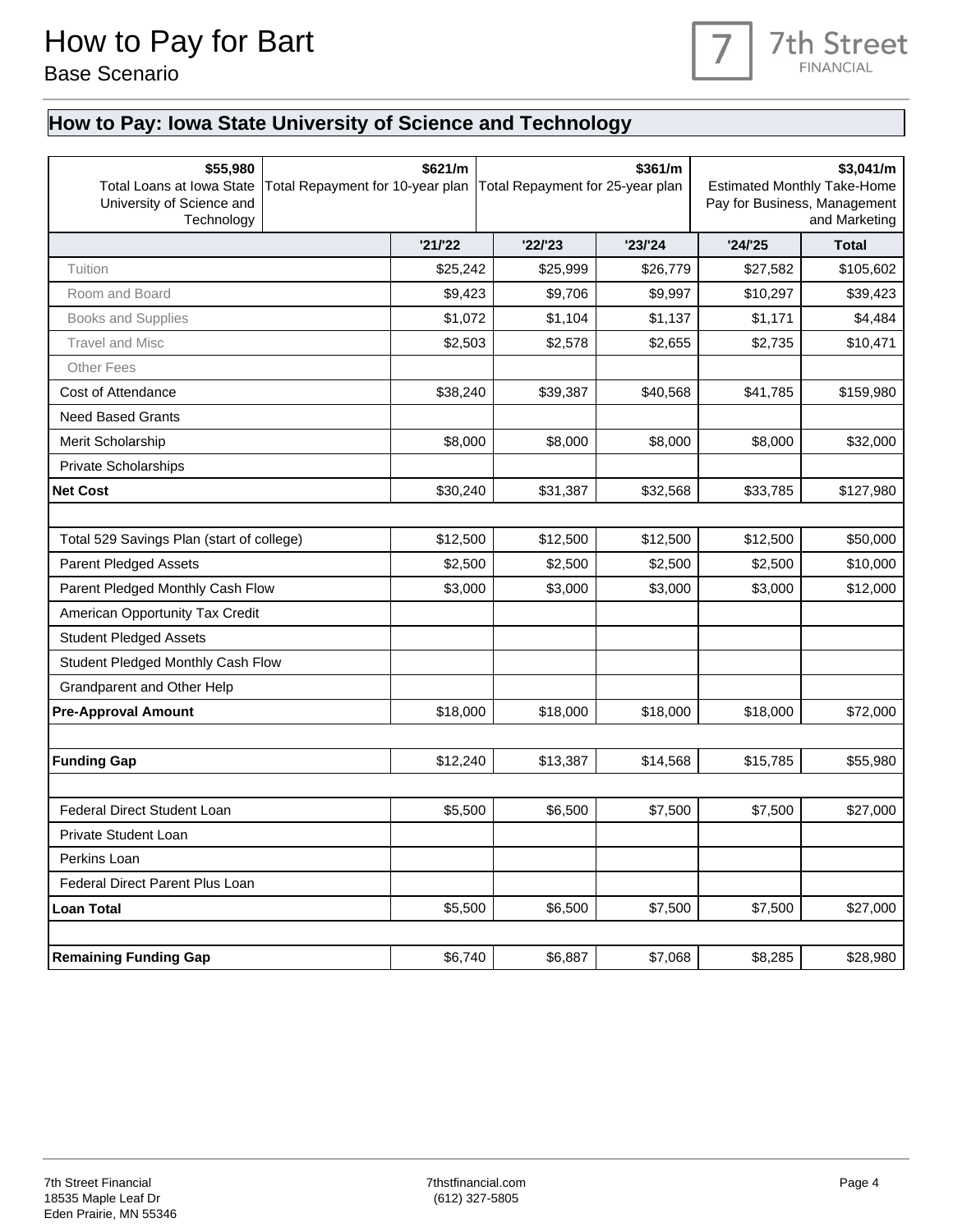

### **How to Pay: The University of Iowa**

| \$89,586<br>Total Loans at The University of<br>lowa |                                  | \$995/m  | \$577/m<br>Total Repayment for 10-year plan   Total Repayment for 25-year plan |          | \$3,041/m<br><b>Estimated Monthly Take-Home</b><br>Pay for Business, Management<br>and Marketing |              |  |
|------------------------------------------------------|----------------------------------|----------|--------------------------------------------------------------------------------|----------|--------------------------------------------------------------------------------------------------|--------------|--|
|                                                      |                                  | '21/22   | '22'23                                                                         | '23/24   | '24/25                                                                                           | <b>Total</b> |  |
| Tuition                                              |                                  | \$32,402 | \$33,374                                                                       | \$34,375 | \$35,406                                                                                         | \$135,557    |  |
| Room and Board                                       |                                  | \$11,507 | \$11,852                                                                       | \$12,208 | \$12,574                                                                                         | \$48,141     |  |
| Books and Supplies                                   |                                  |          |                                                                                |          |                                                                                                  |              |  |
| <b>Travel and Misc</b>                               |                                  |          |                                                                                |          |                                                                                                  |              |  |
| <b>Other Fees</b>                                    |                                  |          |                                                                                |          |                                                                                                  |              |  |
| Cost of Attendance                                   |                                  | \$43,909 | \$45,226                                                                       | \$46,583 | \$47,980                                                                                         | \$183,698    |  |
| <b>Need Based Grants</b>                             |                                  |          |                                                                                |          |                                                                                                  |              |  |
| Merit Scholarship                                    |                                  | \$5,528  | \$5,528                                                                        | \$5,528  | \$5,528                                                                                          | \$22,112     |  |
| <b>Private Scholarships</b>                          |                                  |          |                                                                                |          |                                                                                                  |              |  |
| <b>Net Cost</b>                                      |                                  | \$38,381 | \$39,698                                                                       | \$41,055 | \$42,452                                                                                         | \$161,586    |  |
|                                                      |                                  |          |                                                                                |          |                                                                                                  |              |  |
| Total 529 Savings Plan (start of college)            |                                  | \$12,500 | \$12,500                                                                       | \$12,500 | \$12,500                                                                                         | \$50,000     |  |
| <b>Parent Pledged Assets</b>                         |                                  | \$2,500  | \$2,500                                                                        | \$2,500  | \$2,500                                                                                          | \$10,000     |  |
|                                                      | Parent Pledged Monthly Cash Flow |          | \$3,000<br>\$3,000                                                             | \$3,000  | \$3,000                                                                                          | \$12,000     |  |
| American Opportunity Tax Credit                      |                                  |          |                                                                                |          |                                                                                                  |              |  |
| <b>Student Pledged Assets</b>                        |                                  |          |                                                                                |          |                                                                                                  |              |  |
| Student Pledged Monthly Cash Flow                    |                                  |          |                                                                                |          |                                                                                                  |              |  |
| Grandparent and Other Help                           |                                  |          |                                                                                |          |                                                                                                  |              |  |
| <b>Pre-Approval Amount</b>                           |                                  | \$18,000 | \$18,000                                                                       | \$18,000 | \$18,000                                                                                         | \$72,000     |  |
|                                                      |                                  |          |                                                                                |          |                                                                                                  |              |  |
| <b>Funding Gap</b>                                   |                                  | \$20,381 | \$21,698                                                                       | \$23,055 | \$24,452                                                                                         | \$89,586     |  |
|                                                      |                                  |          |                                                                                |          |                                                                                                  |              |  |
| Federal Direct Student Loan                          |                                  | \$5,500  | \$6,500                                                                        | \$7,500  | \$7,500                                                                                          | \$27,000     |  |
| Private Student Loan                                 |                                  |          |                                                                                |          |                                                                                                  |              |  |
| Perkins Loan                                         |                                  |          |                                                                                |          |                                                                                                  |              |  |
| Federal Direct Parent Plus Loan                      |                                  |          |                                                                                |          |                                                                                                  |              |  |
| <b>Loan Total</b>                                    |                                  | \$5,500  | \$6,500                                                                        | \$7,500  | \$7,500                                                                                          | \$27,000     |  |
|                                                      |                                  |          |                                                                                |          |                                                                                                  |              |  |
| <b>Remaining Funding Gap</b>                         |                                  | \$14,881 | \$15,198                                                                       | \$15,555 | \$16,952                                                                                         | \$62,586     |  |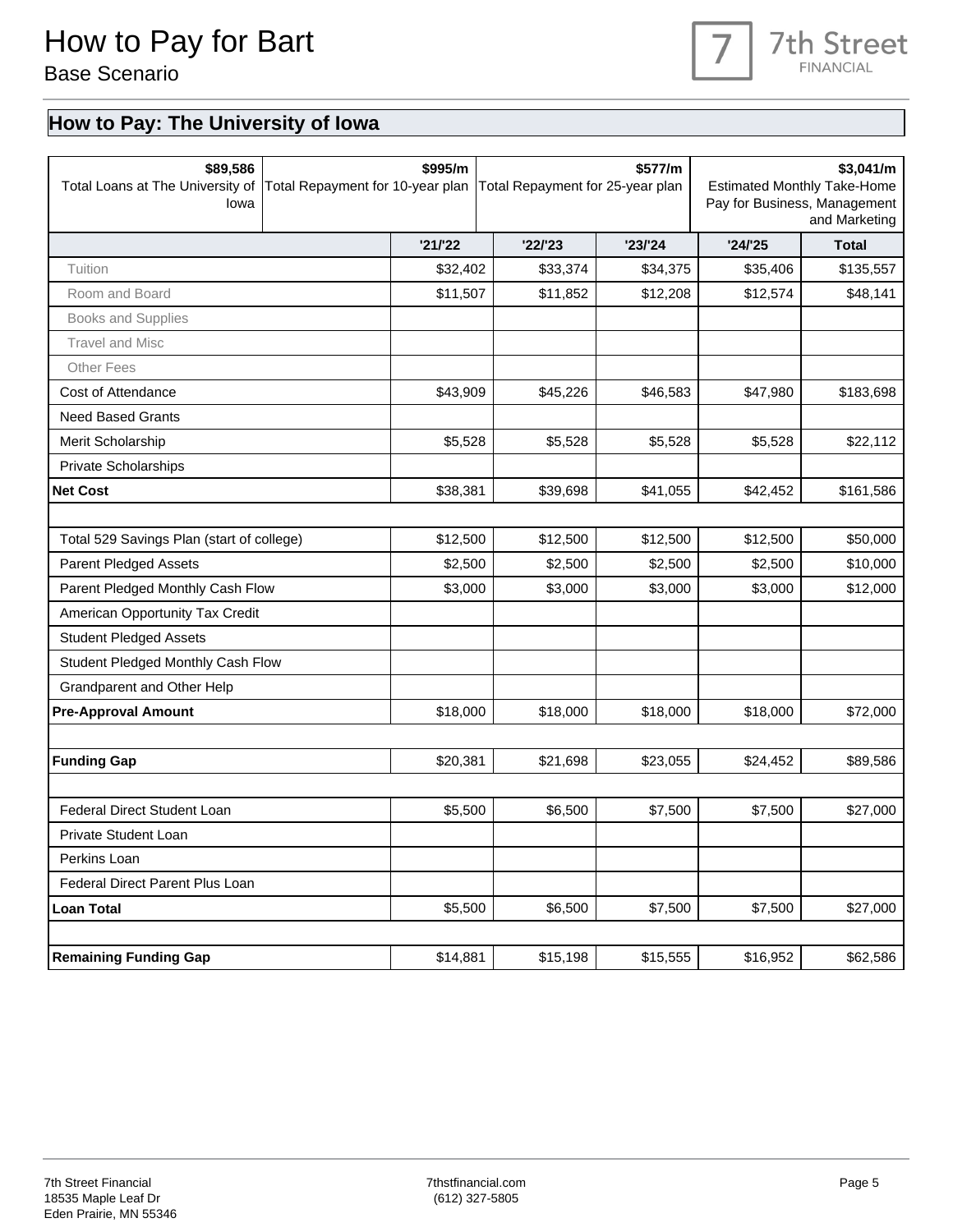### 7th Street **FINANCIAL**

#### **How to Pay: University of Colorado Boulder**

| \$173,984<br>Total Loans at University of<br>Colorado Boulder |  | \$1,932/m | \$1,121/m<br>Total Repayment for 10-year plan   Total Repayment for 25-year plan |          | \$3,041/m<br><b>Estimated Monthly Take-Home</b><br>Pay for Business, Management<br>and Marketing |              |
|---------------------------------------------------------------|--|-----------|----------------------------------------------------------------------------------|----------|--------------------------------------------------------------------------------------------------|--------------|
|                                                               |  | '21/22    | '22'23                                                                           | '23/24   | '24/25                                                                                           | <b>Total</b> |
| Tuition                                                       |  | \$39,468  | \$40,652                                                                         | \$41,872 | \$43,128                                                                                         | \$165,120    |
| Room and Board                                                |  | \$15,221  | \$15,678                                                                         | \$16,148 | \$16,632                                                                                         | \$63,679     |
| <b>Books and Supplies</b>                                     |  | \$1,236   | \$1,273                                                                          | \$1,311  | \$1,350                                                                                          | \$5,170      |
| <b>Travel and Misc</b>                                        |  | \$2,872   | \$2,958                                                                          | \$3,047  | \$3,138                                                                                          | \$12,015     |
| <b>Other Fees</b>                                             |  |           |                                                                                  |          |                                                                                                  |              |
| Cost of Attendance                                            |  | \$58,797  | \$60,561                                                                         | \$62,378 | \$64,248                                                                                         | \$245,984    |
| <b>Need Based Grants</b>                                      |  |           |                                                                                  |          |                                                                                                  |              |
| Merit Scholarship                                             |  |           |                                                                                  |          |                                                                                                  |              |
| <b>Private Scholarships</b>                                   |  |           |                                                                                  |          |                                                                                                  |              |
| <b>Net Cost</b>                                               |  | \$58,797  | \$60,561                                                                         | \$62,378 | \$64,248                                                                                         | \$245,984    |
|                                                               |  |           |                                                                                  |          |                                                                                                  |              |
| Total 529 Savings Plan (start of college)                     |  | \$12,500  | \$12,500                                                                         | \$12,500 | \$12,500                                                                                         | \$50,000     |
| <b>Parent Pledged Assets</b>                                  |  | \$2,500   | \$2,500                                                                          | \$2,500  | \$2,500                                                                                          | \$10,000     |
| Parent Pledged Monthly Cash Flow                              |  | \$3,000   | \$3,000                                                                          | \$3,000  | \$3,000                                                                                          | \$12,000     |
| American Opportunity Tax Credit                               |  |           |                                                                                  |          |                                                                                                  |              |
| <b>Student Pledged Assets</b>                                 |  |           |                                                                                  |          |                                                                                                  |              |
| Student Pledged Monthly Cash Flow                             |  |           |                                                                                  |          |                                                                                                  |              |
| Grandparent and Other Help                                    |  |           |                                                                                  |          |                                                                                                  |              |
| <b>Pre-Approval Amount</b>                                    |  | \$18,000  | \$18,000                                                                         | \$18,000 | \$18,000                                                                                         | \$72,000     |
|                                                               |  |           |                                                                                  |          |                                                                                                  |              |
| <b>Funding Gap</b>                                            |  | \$40,797  | \$42,561                                                                         | \$44,378 | \$46,248                                                                                         | \$173,984    |
|                                                               |  |           |                                                                                  |          |                                                                                                  |              |
| <b>Federal Direct Student Loan</b>                            |  | \$5,500   | \$6,500                                                                          | \$7,500  | \$7,500                                                                                          | \$27,000     |
| Private Student Loan                                          |  |           |                                                                                  |          |                                                                                                  |              |
| Perkins Loan                                                  |  |           |                                                                                  |          |                                                                                                  |              |
| Federal Direct Parent Plus Loan                               |  |           |                                                                                  |          |                                                                                                  |              |
| <b>Loan Total</b>                                             |  | \$5,500   | \$6,500                                                                          | \$7,500  | \$7,500                                                                                          | \$27,000     |
|                                                               |  |           |                                                                                  |          |                                                                                                  |              |
| <b>Remaining Funding Gap</b>                                  |  | \$35,297  | \$36,061                                                                         | \$36,878 | \$38,748                                                                                         | \$146,984    |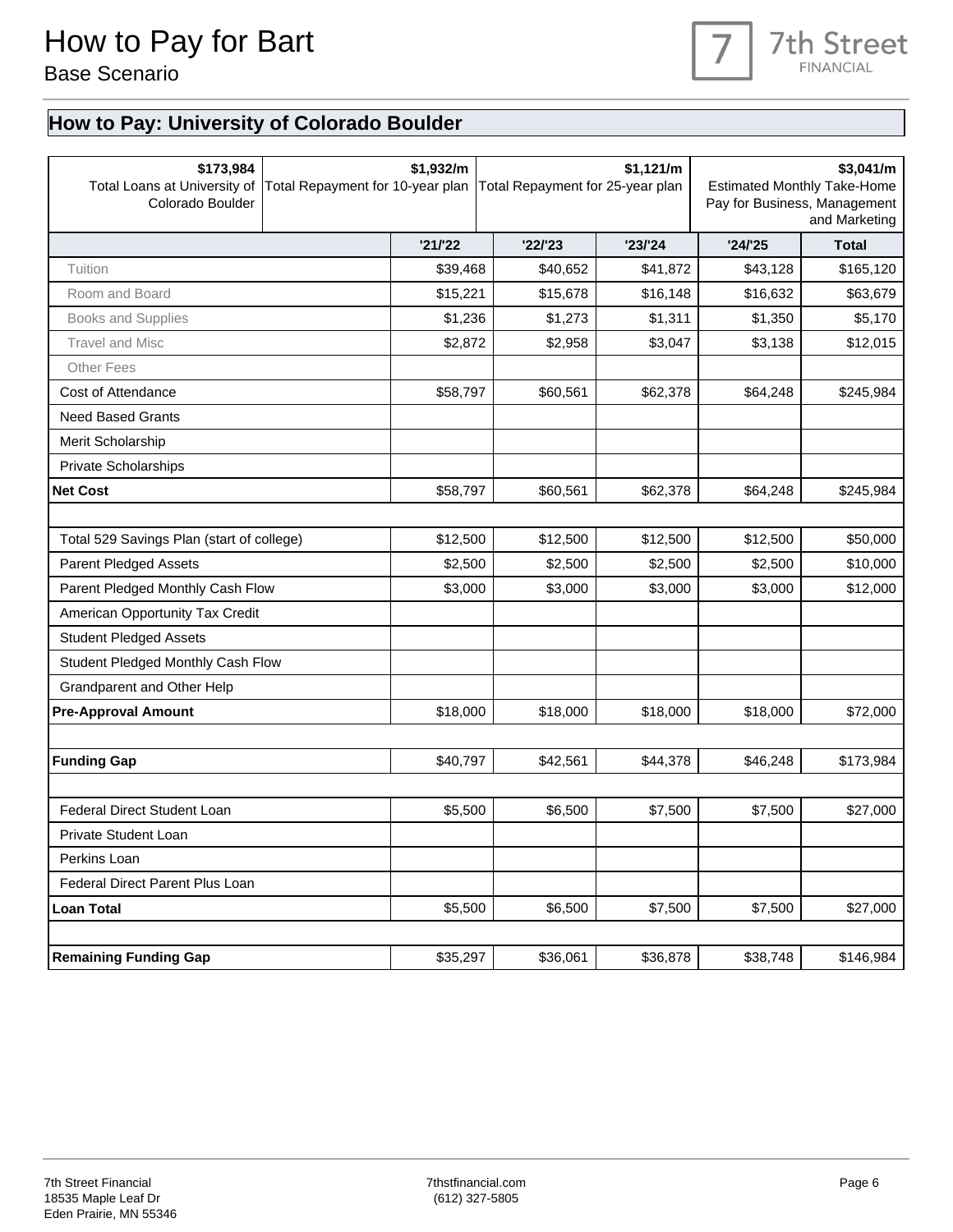### **7th Street FINANCIAL**

## **How to Pay: University of Minnesota, Duluth**

| \$38,207<br>Total Loans at University of Total Repayment for 10-year plan<br>Minnesota, Duluth |  | \$424/m  | \$246/m<br>Total Repayment for 25-year plan |          | \$3,041/m<br><b>Estimated Monthly Take-Home</b><br>Pay for Business, Management<br>and Marketing |              |
|------------------------------------------------------------------------------------------------|--|----------|---------------------------------------------|----------|--------------------------------------------------------------------------------------------------|--------------|
|                                                                                                |  | '21/22   | '22'23                                      | '23/24   | '24/25                                                                                           | <b>Total</b> |
| Tuition                                                                                        |  | \$14,091 | \$14,514                                    | \$14,949 | \$15,397                                                                                         | \$58,951     |
| Room and Board                                                                                 |  | \$8,625  | \$8,884                                     | \$9,151  | \$9,426                                                                                          | \$36,086     |
| <b>Books and Supplies</b>                                                                      |  | \$1,236  | \$1,273                                     | \$1,311  | \$1,350                                                                                          | \$5,170      |
| <b>Travel and Misc</b>                                                                         |  | \$2,390  | \$2,462                                     | \$2,536  | \$2,612                                                                                          | \$10,000     |
| <b>Other Fees</b>                                                                              |  |          |                                             |          |                                                                                                  |              |
| Cost of Attendance                                                                             |  | \$26,342 | \$27,133                                    | \$27,947 | \$28,785                                                                                         | \$110,207    |
| <b>Need Based Grants</b>                                                                       |  |          |                                             |          |                                                                                                  |              |
| Merit Scholarship                                                                              |  |          |                                             |          |                                                                                                  |              |
| <b>Private Scholarships</b>                                                                    |  |          |                                             |          |                                                                                                  |              |
| <b>Net Cost</b>                                                                                |  | \$26,342 | \$27,133                                    | \$27,947 | \$28,785                                                                                         | \$110,207    |
|                                                                                                |  |          |                                             |          |                                                                                                  |              |
| Total 529 Savings Plan (start of college)                                                      |  | \$12,500 | \$12,500                                    | \$12,500 | \$12,500                                                                                         | \$50,000     |
| <b>Parent Pledged Assets</b>                                                                   |  | \$2,500  | \$2,500                                     | \$2,500  | \$2,500                                                                                          | \$10,000     |
| Parent Pledged Monthly Cash Flow                                                               |  | \$3,000  | \$3,000                                     | \$3,000  | \$3,000                                                                                          | \$12,000     |
| American Opportunity Tax Credit                                                                |  |          |                                             |          |                                                                                                  |              |
| <b>Student Pledged Assets</b>                                                                  |  |          |                                             |          |                                                                                                  |              |
| Student Pledged Monthly Cash Flow                                                              |  |          |                                             |          |                                                                                                  |              |
| Grandparent and Other Help                                                                     |  |          |                                             |          |                                                                                                  |              |
| <b>Pre-Approval Amount</b>                                                                     |  | \$18,000 | \$18,000                                    | \$18,000 | \$18,000                                                                                         | \$72,000     |
|                                                                                                |  |          |                                             |          |                                                                                                  |              |
| <b>Funding Gap</b>                                                                             |  | \$8,342  | \$9,133                                     | \$9,947  | \$10,785                                                                                         | \$38,207     |
|                                                                                                |  |          |                                             |          |                                                                                                  |              |
| <b>Federal Direct Student Loan</b>                                                             |  | \$5,500  | \$6,500                                     | \$7,500  | \$7,500                                                                                          | \$27,000     |
| Private Student Loan                                                                           |  |          |                                             |          |                                                                                                  |              |
| Perkins Loan                                                                                   |  |          |                                             |          |                                                                                                  |              |
| Federal Direct Parent Plus Loan                                                                |  |          |                                             |          |                                                                                                  |              |
| <b>Loan Total</b>                                                                              |  | \$5,500  | \$6,500                                     | \$7,500  | \$7,500                                                                                          | \$27,000     |
|                                                                                                |  |          |                                             |          |                                                                                                  |              |
| <b>Remaining Funding Gap</b>                                                                   |  | \$2,842  | \$2,633                                     | \$2,447  | \$3,285                                                                                          | \$11,207     |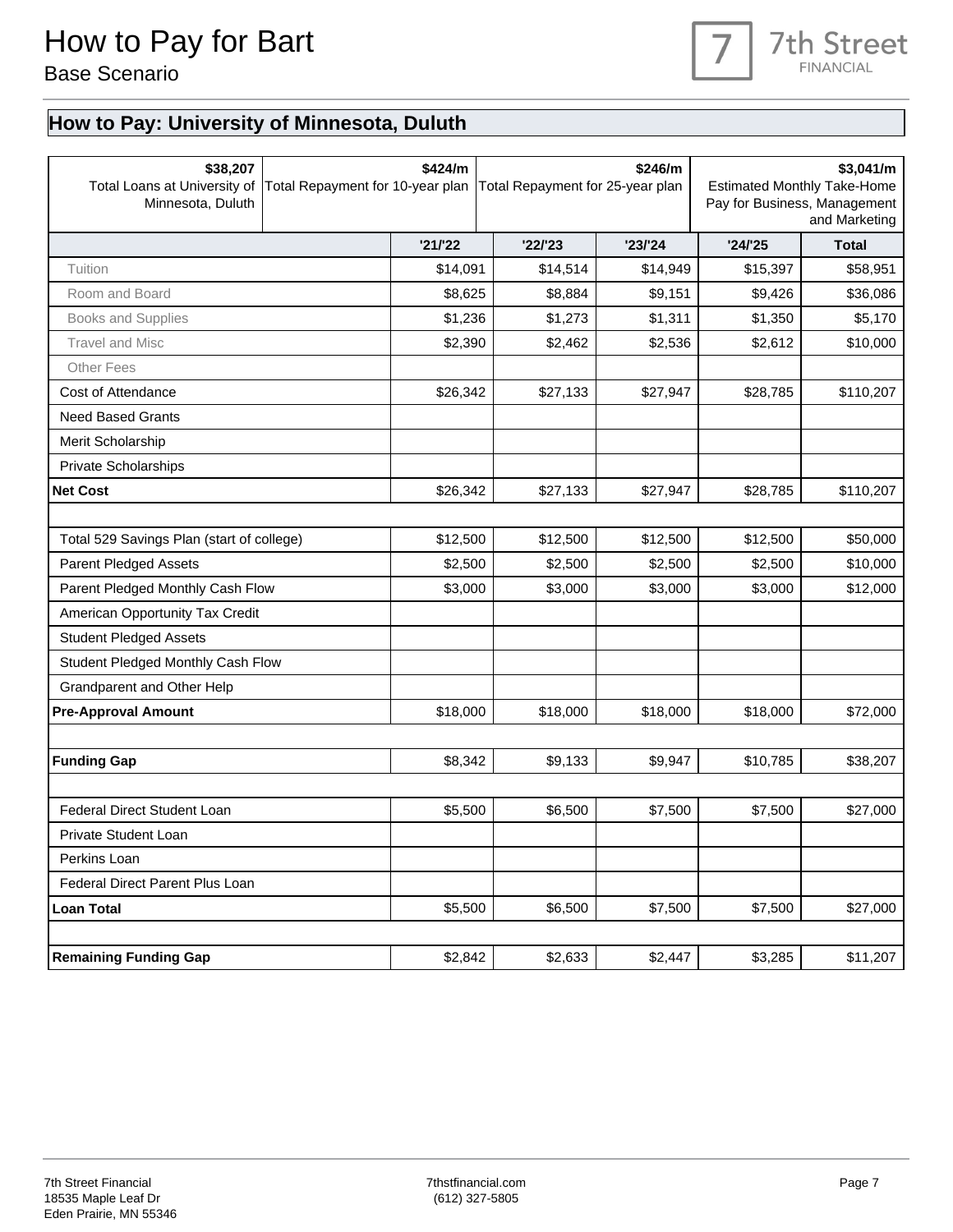

### <span id="page-7-0"></span>**How to Pay: University of Minnesota, Twin Cities Campus**

| \$53,952<br>Total Loans at University of<br>Minnesota, Twin Cities Campus |  | \$599/m  | \$348/m<br>Total Repayment for 10-year plan   Total Repayment for 25-year plan |          | \$3,041/m<br><b>Estimated Monthly Take-Home</b><br>Pay for Business, Management<br>and Marketing |              |
|---------------------------------------------------------------------------|--|----------|--------------------------------------------------------------------------------|----------|--------------------------------------------------------------------------------------------------|--------------|
|                                                                           |  | '21/22   | '22'23                                                                         | '23/24   | '24/25                                                                                           | <b>Total</b> |
| Tuition                                                                   |  | \$15,478 | \$15,942                                                                       | \$16,420 | \$16,913                                                                                         | \$64,753     |
| Room and Board                                                            |  | \$11,091 | \$11,424                                                                       | \$11,767 | \$12,120                                                                                         | \$46,402     |
| <b>Books and Supplies</b>                                                 |  | \$1,030  | \$1,061                                                                        | \$1,093  | \$1,126                                                                                          | \$4,310      |
| <b>Travel and Misc</b>                                                    |  | \$2,507  | \$2,582                                                                        | \$2,659  | \$2,739                                                                                          | \$10,487     |
| <b>Other Fees</b>                                                         |  |          |                                                                                |          |                                                                                                  |              |
| Cost of Attendance                                                        |  | \$30,106 | \$31,009                                                                       | \$31,939 | \$32,898                                                                                         | \$125,952    |
| <b>Need Based Grants</b>                                                  |  |          |                                                                                |          |                                                                                                  |              |
| Merit Scholarship                                                         |  |          |                                                                                |          |                                                                                                  |              |
| <b>Private Scholarships</b>                                               |  |          |                                                                                |          |                                                                                                  |              |
| <b>Net Cost</b>                                                           |  | \$30,106 | \$31,009                                                                       | \$31,939 | \$32,898                                                                                         | \$125,952    |
|                                                                           |  |          |                                                                                |          |                                                                                                  |              |
| Total 529 Savings Plan (start of college)                                 |  | \$12,500 | \$12,500                                                                       | \$12,500 | \$12,500                                                                                         | \$50,000     |
| <b>Parent Pledged Assets</b>                                              |  | \$2,500  | \$2,500                                                                        | \$2,500  | \$2,500                                                                                          | \$10,000     |
| Parent Pledged Monthly Cash Flow                                          |  | \$3,000  | \$3,000                                                                        | \$3,000  | \$3,000                                                                                          | \$12,000     |
| American Opportunity Tax Credit                                           |  |          |                                                                                |          |                                                                                                  |              |
| <b>Student Pledged Assets</b>                                             |  |          |                                                                                |          |                                                                                                  |              |
| Student Pledged Monthly Cash Flow                                         |  |          |                                                                                |          |                                                                                                  |              |
| Grandparent and Other Help                                                |  |          |                                                                                |          |                                                                                                  |              |
| <b>Pre-Approval Amount</b>                                                |  | \$18,000 | \$18,000                                                                       | \$18,000 | \$18,000                                                                                         | \$72,000     |
|                                                                           |  |          |                                                                                |          |                                                                                                  |              |
| <b>Funding Gap</b>                                                        |  | \$12,106 | \$13,009                                                                       | \$13,939 | \$14,898                                                                                         | \$53,952     |
|                                                                           |  |          |                                                                                |          |                                                                                                  |              |
| <b>Federal Direct Student Loan</b>                                        |  | \$5,500  | \$6,500                                                                        | \$7,500  | \$7,500                                                                                          | \$27,000     |
| Private Student Loan                                                      |  |          |                                                                                |          |                                                                                                  |              |
| Perkins Loan                                                              |  |          |                                                                                |          |                                                                                                  |              |
| Federal Direct Parent Plus Loan                                           |  |          |                                                                                |          |                                                                                                  |              |
| <b>Loan Total</b>                                                         |  | \$5,500  | \$6,500                                                                        | \$7,500  | \$7,500                                                                                          | \$27,000     |
|                                                                           |  |          |                                                                                |          |                                                                                                  |              |
| <b>Remaining Funding Gap</b>                                              |  | \$6,606  | \$6,509                                                                        | \$6,439  | \$7,398                                                                                          | \$26,952     |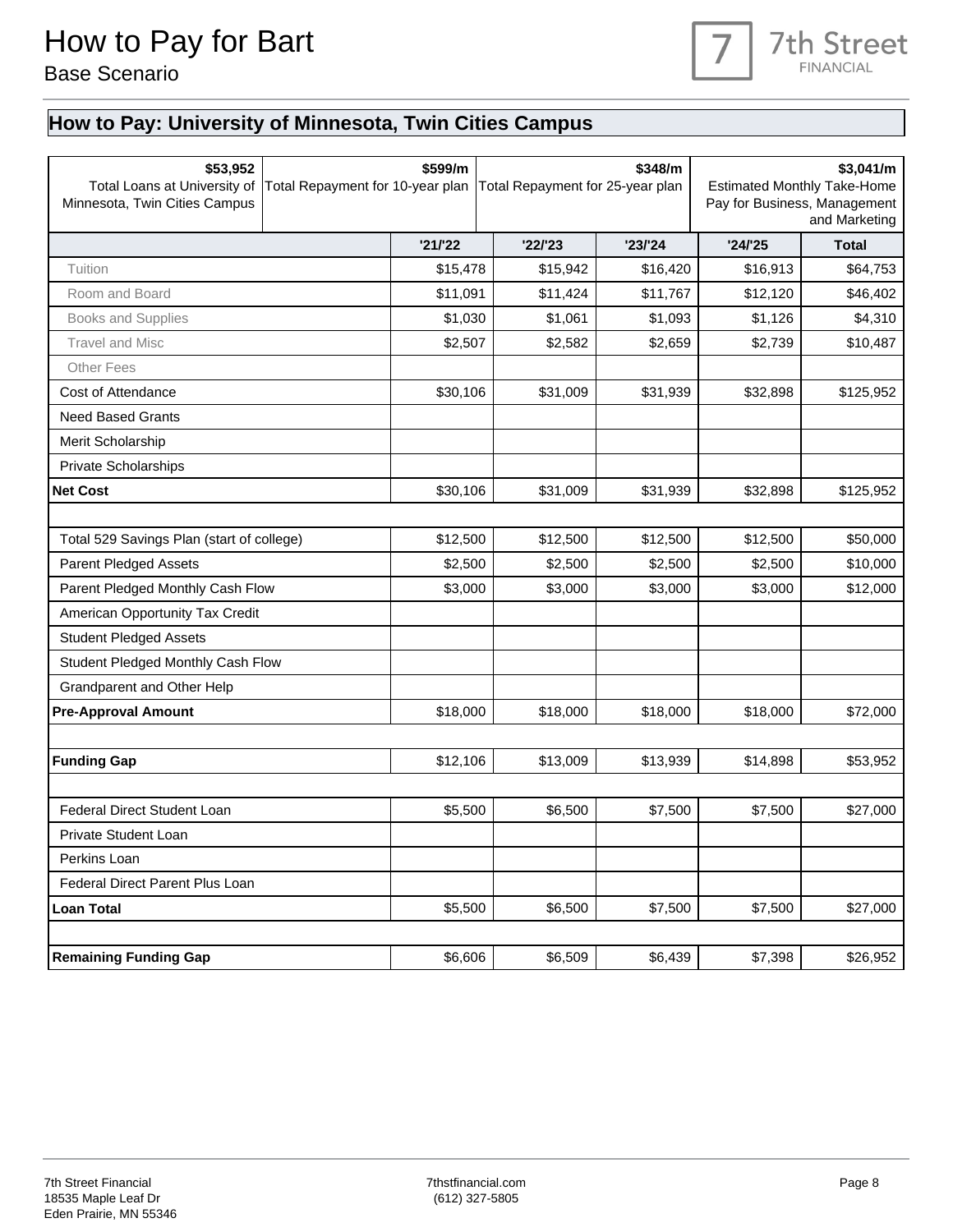### 7th Street **FINANCIAL**

### **How to Pay: University of Nebraska-Lincoln**

| \$57,261<br>Total Loans at University of<br>Nebraska-Lincoln | Total Repayment for 10-year plan | \$636/m  | \$369/m<br>Total Repayment for 25-year plan |          | \$3,041/m<br><b>Estimated Monthly Take-Home</b><br>Pay for Business, Management<br>and Marketing |              |  |
|--------------------------------------------------------------|----------------------------------|----------|---------------------------------------------|----------|--------------------------------------------------------------------------------------------------|--------------|--|
|                                                              |                                  | '21/22   | '22'23                                      | '23/24   | '24/25                                                                                           | <b>Total</b> |  |
| Tuition                                                      |                                  | \$26,580 | \$27,377                                    | \$28,198 | \$29,044                                                                                         | \$111,199    |  |
| Room and Board                                               |                                  | \$12,185 | \$12,551                                    | \$12,928 | \$13,316                                                                                         | \$50,980     |  |
| Books and Supplies                                           |                                  | \$1,075  | \$1,107                                     | \$1,140  | \$1,174                                                                                          | \$4,496      |  |
| <b>Travel and Misc</b>                                       |                                  | \$3,486  | \$3,591                                     | \$3,699  | \$3,810                                                                                          | \$14,586     |  |
| <b>Other Fees</b>                                            |                                  |          |                                             |          |                                                                                                  |              |  |
| Cost of Attendance                                           |                                  | \$43,326 | \$44,626                                    | \$45,965 | \$47,344                                                                                         | \$181,261    |  |
| <b>Need Based Grants</b>                                     |                                  |          |                                             |          |                                                                                                  |              |  |
| Merit Scholarship                                            |                                  | \$13,000 | \$13,000                                    | \$13,000 | \$13,000                                                                                         | \$52,000     |  |
| <b>Private Scholarships</b>                                  |                                  |          |                                             |          |                                                                                                  |              |  |
| <b>Net Cost</b>                                              |                                  | \$30,326 | \$31,626                                    | \$32,965 | \$34,344                                                                                         | \$129,261    |  |
|                                                              |                                  |          |                                             |          |                                                                                                  |              |  |
| Total 529 Savings Plan (start of college)                    |                                  | \$12,500 | \$12,500                                    | \$12,500 | \$12,500                                                                                         | \$50,000     |  |
| <b>Parent Pledged Assets</b>                                 |                                  | \$2,500  | \$2,500                                     | \$2,500  | \$2,500                                                                                          | \$10,000     |  |
| Parent Pledged Monthly Cash Flow                             |                                  | \$3,000  | \$3,000                                     | \$3,000  | \$3,000                                                                                          | \$12,000     |  |
| American Opportunity Tax Credit                              |                                  |          |                                             |          |                                                                                                  |              |  |
| <b>Student Pledged Assets</b>                                |                                  |          |                                             |          |                                                                                                  |              |  |
| Student Pledged Monthly Cash Flow                            |                                  |          |                                             |          |                                                                                                  |              |  |
| Grandparent and Other Help                                   |                                  |          |                                             |          |                                                                                                  |              |  |
| <b>Pre-Approval Amount</b>                                   |                                  | \$18,000 | \$18,000                                    | \$18,000 | \$18,000                                                                                         | \$72,000     |  |
|                                                              |                                  |          |                                             |          |                                                                                                  |              |  |
| <b>Funding Gap</b>                                           |                                  | \$12,326 | \$13,626                                    | \$14,965 | \$16,344                                                                                         | \$57,261     |  |
|                                                              |                                  |          |                                             |          |                                                                                                  |              |  |
| <b>Federal Direct Student Loan</b>                           |                                  | \$5,500  | \$6,500                                     | \$7,500  | \$7,500                                                                                          | \$27,000     |  |
| Private Student Loan                                         |                                  |          |                                             |          |                                                                                                  |              |  |
| Perkins Loan                                                 |                                  |          |                                             |          |                                                                                                  |              |  |
| Federal Direct Parent Plus Loan                              |                                  |          |                                             |          |                                                                                                  |              |  |
| <b>Loan Total</b>                                            |                                  | \$5,500  | \$6,500                                     | \$7,500  | \$7,500                                                                                          | \$27,000     |  |
|                                                              |                                  |          |                                             |          |                                                                                                  |              |  |
| <b>Remaining Funding Gap</b>                                 |                                  | \$6,826  | \$7,126                                     | \$7,465  | \$8,844                                                                                          | \$30,261     |  |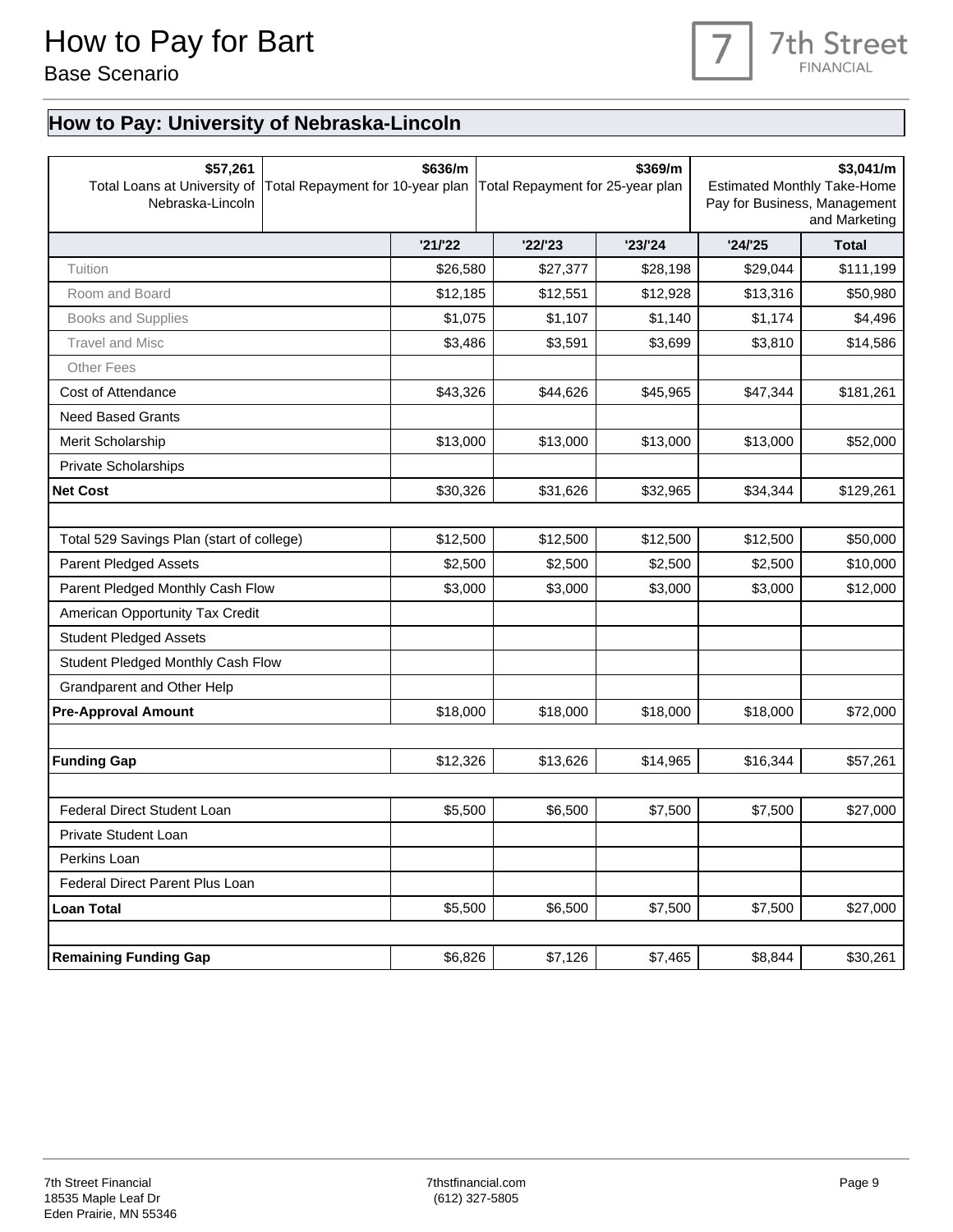#### 7th Street **FINANCIAL**

#### **How to Pay: University of North Dakota**

| \$35,086<br>Total Loans at University of North<br>Dakota | Total Repayment for 10-year plan | \$390/m<br>\$226/m<br>Total Repayment for 25-year plan |          |          | \$3,041/m<br><b>Estimated Monthly Take-Home</b><br>Pay for Business, Management<br>and Marketing |              |
|----------------------------------------------------------|----------------------------------|--------------------------------------------------------|----------|----------|--------------------------------------------------------------------------------------------------|--------------|
|                                                          |                                  | '21/22                                                 | '22'23   | '23/24   | '24/25                                                                                           | <b>Total</b> |
| Tuition                                                  |                                  | \$11,000                                               | \$11,500 | \$12,000 | \$12,500                                                                                         | \$47,000     |
| Room and Board                                           |                                  | \$9,830                                                | \$10,125 | \$10,429 | \$10,742                                                                                         | \$41,126     |
| Books and Supplies                                       |                                  | \$1,030                                                | \$1,061  | \$1,093  | \$1,126                                                                                          | \$4,310      |
| <b>Travel and Misc</b>                                   |                                  | \$3,502                                                | \$3,607  | \$3,715  | \$3,826                                                                                          | \$14,650     |
| <b>Other Fees</b>                                        |                                  |                                                        |          |          |                                                                                                  |              |
| Cost of Attendance                                       |                                  | \$25,362                                               | \$26,293 | \$27,237 | \$28,194                                                                                         | \$107,086    |
| <b>Need Based Grants</b>                                 |                                  |                                                        |          |          |                                                                                                  |              |
| Merit Scholarship                                        |                                  |                                                        |          |          |                                                                                                  |              |
| <b>Private Scholarships</b>                              |                                  |                                                        |          |          |                                                                                                  |              |
| <b>Net Cost</b>                                          |                                  | \$25,362                                               | \$26,293 | \$27,237 | \$28,194                                                                                         | \$107,086    |
|                                                          |                                  |                                                        |          |          |                                                                                                  |              |
| Total 529 Savings Plan (start of college)                |                                  | \$12,500                                               | \$12,500 | \$12,500 | \$12,500                                                                                         | \$50,000     |
| <b>Parent Pledged Assets</b>                             |                                  | \$2,500                                                | \$2,500  | \$2,500  | \$2,500                                                                                          | \$10,000     |
| Parent Pledged Monthly Cash Flow                         |                                  | \$3,000                                                | \$3,000  | \$3,000  | \$3,000                                                                                          | \$12,000     |
| American Opportunity Tax Credit                          |                                  |                                                        |          |          |                                                                                                  |              |
| <b>Student Pledged Assets</b>                            |                                  |                                                        |          |          |                                                                                                  |              |
| Student Pledged Monthly Cash Flow                        |                                  |                                                        |          |          |                                                                                                  |              |
| Grandparent and Other Help                               |                                  |                                                        |          |          |                                                                                                  |              |
| <b>Pre-Approval Amount</b>                               |                                  | \$18,000                                               | \$18,000 | \$18,000 | \$18,000                                                                                         | \$72,000     |
|                                                          |                                  |                                                        |          |          |                                                                                                  |              |
| <b>Funding Gap</b>                                       |                                  | \$7,362                                                | \$8,293  | \$9,237  | \$10,194                                                                                         | \$35,086     |
|                                                          |                                  |                                                        |          |          |                                                                                                  |              |
| <b>Federal Direct Student Loan</b>                       |                                  | \$5,500                                                | \$6,500  | \$7,500  | \$7,500                                                                                          | \$27,000     |
| Private Student Loan                                     |                                  |                                                        |          |          |                                                                                                  |              |
| Perkins Loan                                             |                                  |                                                        |          |          |                                                                                                  |              |
| Federal Direct Parent Plus Loan                          |                                  |                                                        |          |          |                                                                                                  |              |
| <b>Loan Total</b>                                        |                                  | \$5,500                                                | \$6,500  | \$7,500  | \$7,500                                                                                          | \$27,000     |
|                                                          |                                  |                                                        |          |          |                                                                                                  |              |
| <b>Remaining Funding Gap</b>                             |                                  | \$1,862                                                | \$1,793  | \$1,737  | \$2,694                                                                                          | \$8,086      |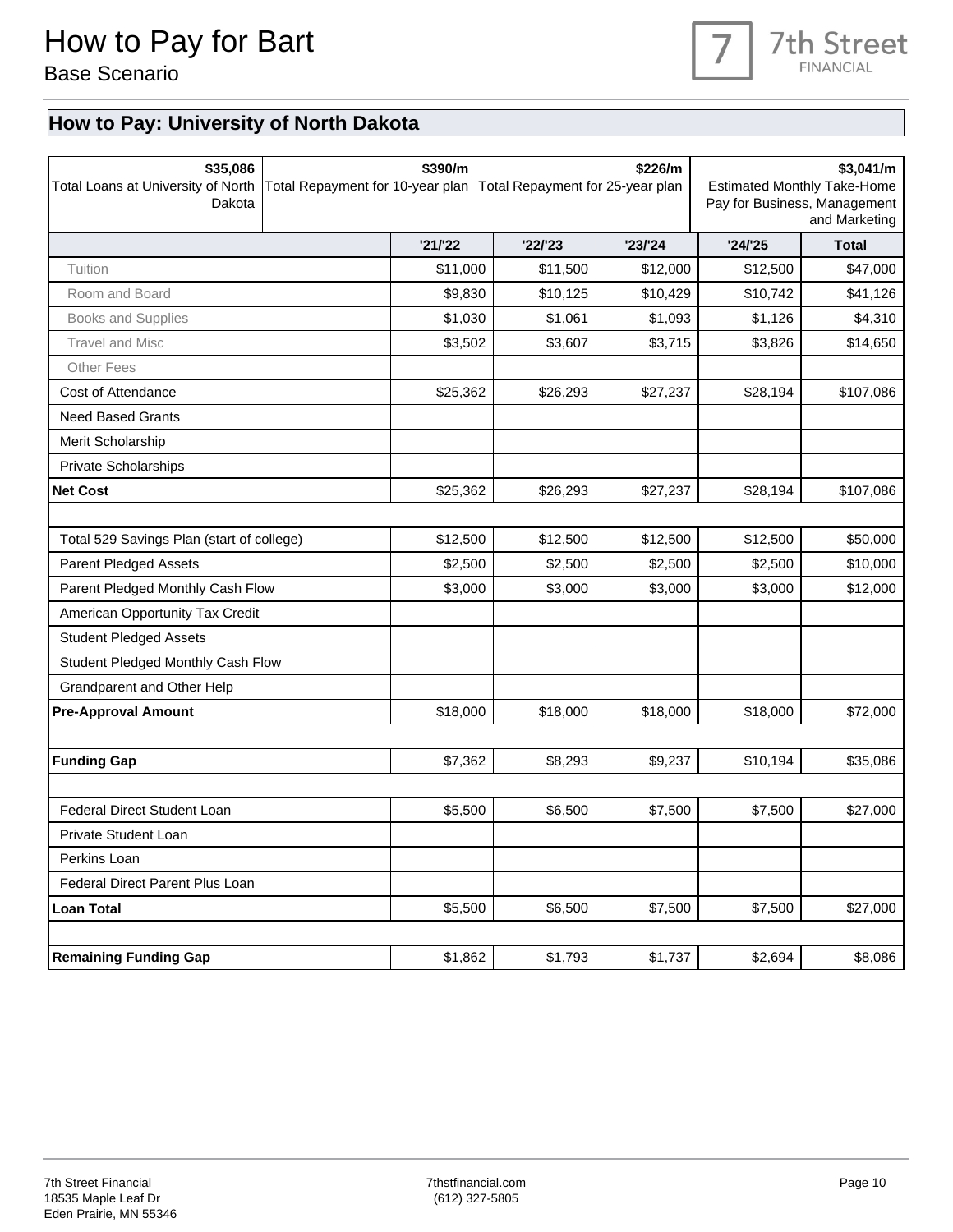### 7th Street **FINANCIAL**

#### **How to Pay: University of St. Thomas**

| \$93,543<br>Total Loans at University of St.<br>Thomas | Total Repayment for 10-year plan | \$1,039/m<br>\$603/m<br>Total Repayment for 25-year plan |          | \$3,041/m<br><b>Estimated Monthly Take-Home</b><br>Pay for Business, Management<br>and Marketing |          |              |
|--------------------------------------------------------|----------------------------------|----------------------------------------------------------|----------|--------------------------------------------------------------------------------------------------|----------|--------------|
|                                                        |                                  | '21/22                                                   | '22'23   | '23/24                                                                                           | '24/25   | <b>Total</b> |
| Tuition                                                |                                  | \$47,153                                                 | \$48,568 | \$50,025                                                                                         | \$51,526 | \$197,272    |
| Room and Board                                         |                                  | \$11,497                                                 | \$11,842 | \$12,197                                                                                         | \$12,563 | \$48,099     |
| Books and Supplies                                     |                                  | \$1,030                                                  | \$1,061  | \$1,093                                                                                          | \$1,126  | \$4,310      |
| <b>Travel and Misc</b>                                 |                                  | \$3,621                                                  | \$3,730  | \$3,842                                                                                          | \$3,957  | \$15,150     |
| <b>Other Fees</b>                                      |                                  |                                                          |          |                                                                                                  |          |              |
| Cost of Attendance                                     |                                  | \$63,301                                                 | \$65,201 | \$67,157                                                                                         | \$69,172 | \$264,831    |
| <b>Need Based Grants</b>                               |                                  |                                                          |          |                                                                                                  |          |              |
| Merit Scholarship                                      |                                  | \$24,822                                                 | \$24,822 | \$24,822                                                                                         | \$24,822 | \$99,288     |
| <b>Private Scholarships</b>                            |                                  |                                                          |          |                                                                                                  |          |              |
| <b>Net Cost</b>                                        |                                  | \$38,479                                                 | \$40,379 | \$42,335                                                                                         | \$44,350 | \$165,543    |
|                                                        |                                  |                                                          |          |                                                                                                  |          |              |
| Total 529 Savings Plan (start of college)              |                                  | \$12,500                                                 | \$12,500 | \$12,500                                                                                         | \$12,500 | \$50,000     |
| <b>Parent Pledged Assets</b>                           |                                  | \$2,500                                                  | \$2,500  | \$2,500                                                                                          | \$2,500  | \$10,000     |
| Parent Pledged Monthly Cash Flow                       |                                  | \$3,000                                                  | \$3,000  | \$3,000                                                                                          | \$3,000  | \$12,000     |
| American Opportunity Tax Credit                        |                                  |                                                          |          |                                                                                                  |          |              |
| <b>Student Pledged Assets</b>                          |                                  |                                                          |          |                                                                                                  |          |              |
| Student Pledged Monthly Cash Flow                      |                                  |                                                          |          |                                                                                                  |          |              |
| Grandparent and Other Help                             |                                  |                                                          |          |                                                                                                  |          |              |
| <b>Pre-Approval Amount</b>                             |                                  | \$18,000                                                 | \$18,000 | \$18,000                                                                                         | \$18,000 | \$72,000     |
|                                                        |                                  |                                                          |          |                                                                                                  |          |              |
| <b>Funding Gap</b>                                     |                                  | \$20,479                                                 | \$22,379 | \$24,335                                                                                         | \$26,350 | \$93,543     |
|                                                        |                                  |                                                          |          |                                                                                                  |          |              |
| <b>Federal Direct Student Loan</b>                     |                                  | \$5,500                                                  | \$6,500  | \$7,500                                                                                          | \$7,500  | \$27,000     |
| Private Student Loan                                   |                                  |                                                          |          |                                                                                                  |          |              |
| Perkins Loan                                           |                                  |                                                          |          |                                                                                                  |          |              |
| Federal Direct Parent Plus Loan                        |                                  |                                                          |          |                                                                                                  |          |              |
| <b>Loan Total</b>                                      |                                  | \$5,500                                                  | \$6,500  | \$7,500                                                                                          | \$7,500  | \$27,000     |
|                                                        |                                  |                                                          |          |                                                                                                  |          |              |
| <b>Remaining Funding Gap</b>                           |                                  | \$14,979                                                 | \$15,879 | \$16,835                                                                                         | \$18,850 | \$66,543     |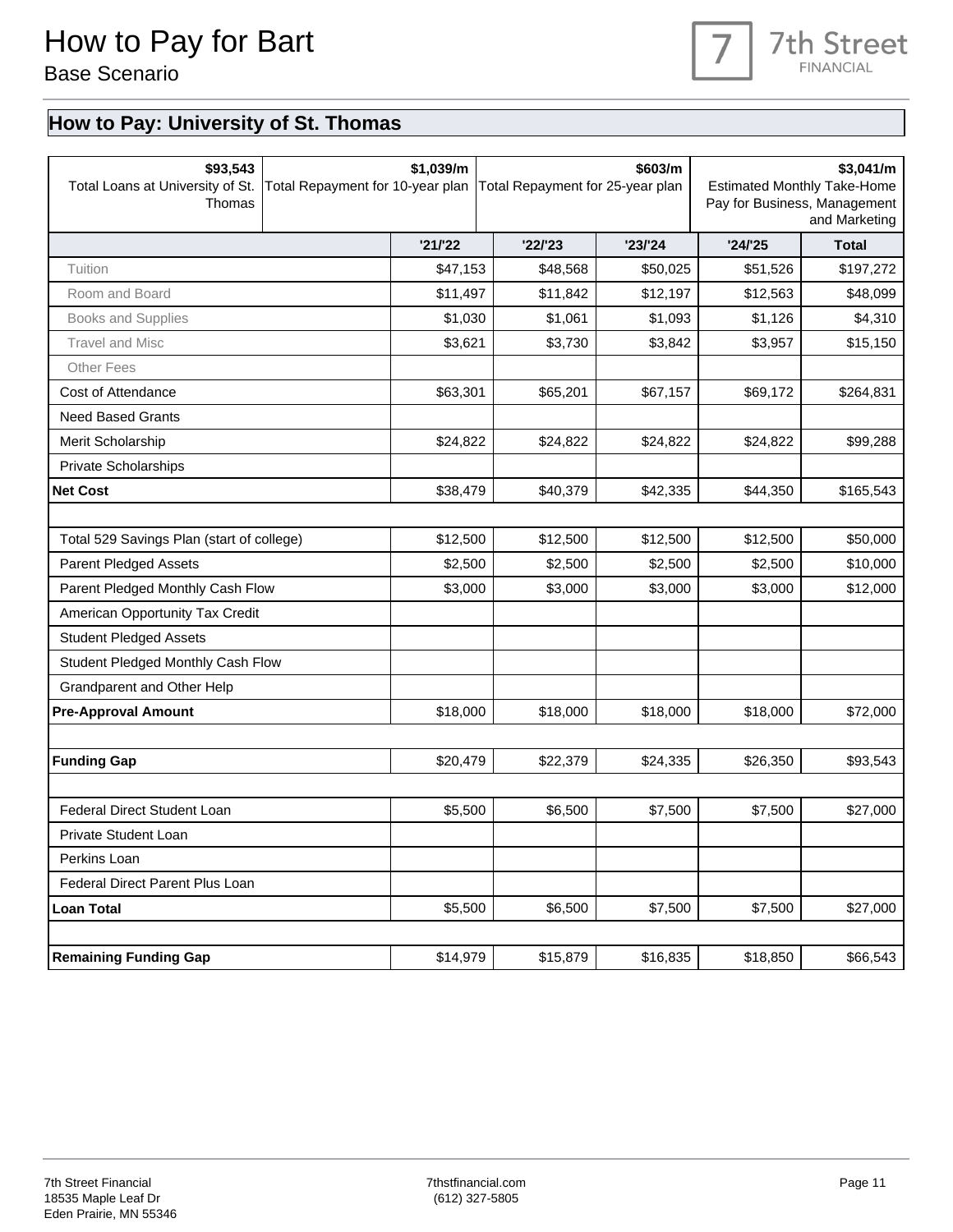

### **How to Pay: University of Wisconsin-Eau Claire**

| \$11,628<br>Total Loans at University of<br>Wisconsin-Eau Claire | Total Repayment for 10-year plan | \$129/m<br>\$75/m<br>Total Repayment for 25-year plan |           | \$3,041/m<br><b>Estimated Monthly Take-Home</b><br>Pay for Business, Management<br>and Marketing |           |              |
|------------------------------------------------------------------|----------------------------------|-------------------------------------------------------|-----------|--------------------------------------------------------------------------------------------------|-----------|--------------|
|                                                                  |                                  | '21/22                                                | '22'23    | '23/24                                                                                           | '24'25    | <b>Total</b> |
| Tuition                                                          |                                  | \$9,400                                               | \$9,800   | \$10,200                                                                                         | \$10,600  | \$40,000     |
| Room and Board                                                   |                                  | \$8,462                                               | \$8,716   | \$8,977                                                                                          | \$9,246   | \$35,401     |
| <b>Books and Supplies</b>                                        |                                  | \$412                                                 | \$424     | \$437                                                                                            | \$450     | \$1,723      |
| <b>Travel and Misc</b>                                           |                                  | \$3,467                                               | \$3,571   | \$3,678                                                                                          | \$3,788   | \$14,504     |
| <b>Other Fees</b>                                                |                                  |                                                       |           |                                                                                                  |           |              |
| Cost of Attendance                                               |                                  | \$21,741                                              | \$22,511  | \$23,292                                                                                         | \$24,084  | \$91,628     |
| <b>Need Based Grants</b>                                         |                                  |                                                       |           |                                                                                                  |           |              |
| Merit Scholarship                                                |                                  | \$2,000                                               | \$2,000   | \$2,000                                                                                          | \$2,000   | \$8,000      |
| Private Scholarships                                             |                                  |                                                       |           |                                                                                                  |           |              |
| <b>Net Cost</b>                                                  |                                  | \$19,741                                              | \$20,511  | \$21,292                                                                                         | \$22,084  | \$83,628     |
|                                                                  |                                  |                                                       |           |                                                                                                  |           |              |
| Total 529 Savings Plan (start of college)                        |                                  | \$12,500                                              | \$12,500  | \$12,500                                                                                         | \$12,500  | \$50,000     |
| <b>Parent Pledged Assets</b>                                     |                                  | \$2,500                                               | \$2,500   | \$2,500                                                                                          | \$2,500   | \$10,000     |
| Parent Pledged Monthly Cash Flow                                 |                                  | \$3,000                                               | \$3,000   | \$3,000                                                                                          | \$3,000   | \$12,000     |
| American Opportunity Tax Credit                                  |                                  |                                                       |           |                                                                                                  |           |              |
| <b>Student Pledged Assets</b>                                    |                                  |                                                       |           |                                                                                                  |           |              |
| Student Pledged Monthly Cash Flow                                |                                  |                                                       |           |                                                                                                  |           |              |
| Grandparent and Other Help                                       |                                  |                                                       |           |                                                                                                  |           |              |
| <b>Pre-Approval Amount</b>                                       |                                  | \$18,000                                              | \$18,000  | \$18,000                                                                                         | \$18,000  | \$72,000     |
|                                                                  |                                  |                                                       |           |                                                                                                  |           |              |
| <b>Funding Gap</b>                                               |                                  | \$1,741                                               | \$2,511   | \$3,292                                                                                          | \$4,084   | \$11,628     |
|                                                                  |                                  |                                                       |           |                                                                                                  |           |              |
| Federal Direct Student Loan                                      |                                  | \$5,500                                               | \$6,500   | \$7,500                                                                                          | \$7,500   | \$27,000     |
| Private Student Loan                                             |                                  |                                                       |           |                                                                                                  |           |              |
| Perkins Loan                                                     |                                  |                                                       |           |                                                                                                  |           |              |
| Federal Direct Parent Plus Loan                                  |                                  |                                                       |           |                                                                                                  |           |              |
| <b>Loan Total</b>                                                |                                  | \$5,500                                               | \$6,500   | \$7,500                                                                                          | \$7,500   | \$27,000     |
|                                                                  |                                  |                                                       |           |                                                                                                  |           |              |
| <b>Remaining Funding Gap</b>                                     |                                  | $$-3,759$                                             | $$-3,989$ | $$-4,208$                                                                                        | $$-3,416$ | $$-15,372$   |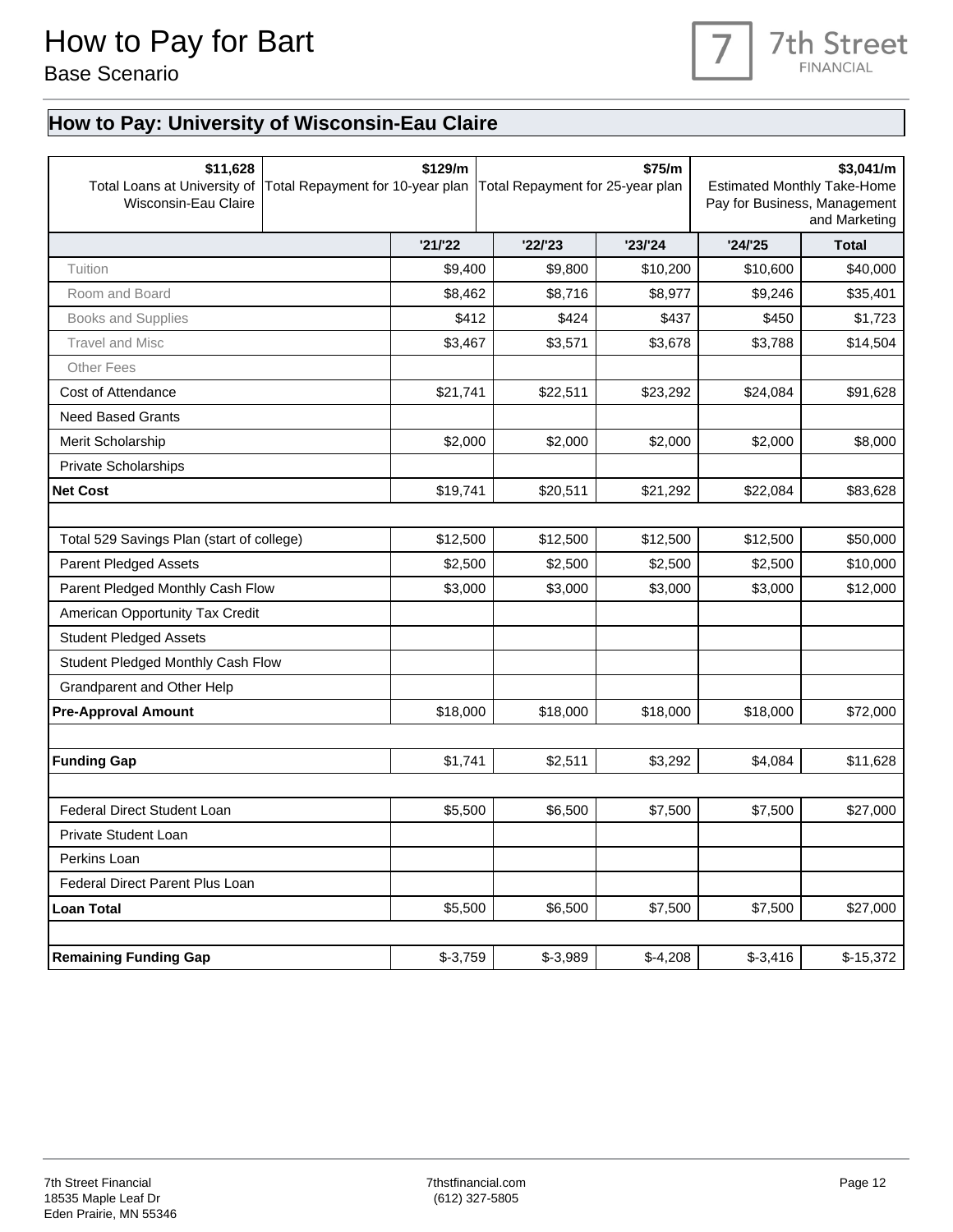

### **How to Pay: University of Wisconsin-Madison**

| \$62,566<br>Total Loans at University of<br>Wisconsin-Madison |  | \$695/m  | \$403/m<br>Total Repayment for 10-year plan   Total Repayment for 25-year plan |          | \$3,041/m<br><b>Estimated Monthly Take-Home</b><br>Pay for Business, Management<br>and Marketing |              |
|---------------------------------------------------------------|--|----------|--------------------------------------------------------------------------------|----------|--------------------------------------------------------------------------------------------------|--------------|
|                                                               |  | '21/22   | '22'23                                                                         | '23/24   | '24/25                                                                                           | <b>Total</b> |
| Tuition                                                       |  | \$15,600 | \$16,200                                                                       | \$16,800 | \$17,500                                                                                         | \$66,100     |
| Room and Board                                                |  | \$11,905 | \$12,262                                                                       | \$12,630 | \$13,009                                                                                         | \$49,806     |
| <b>Books and Supplies</b>                                     |  | \$1,185  | \$1,221                                                                        | \$1,258  | \$1,296                                                                                          | \$4,960      |
| <b>Travel and Misc</b>                                        |  | \$3,275  | \$3,373                                                                        | \$3,474  | \$3,578                                                                                          | \$13,700     |
| <b>Other Fees</b>                                             |  |          |                                                                                |          |                                                                                                  |              |
| Cost of Attendance                                            |  | \$31,965 | \$33,056                                                                       | \$34,162 | \$35,383                                                                                         | \$134,566    |
| <b>Need Based Grants</b>                                      |  |          |                                                                                |          |                                                                                                  |              |
| Merit Scholarship                                             |  |          |                                                                                |          |                                                                                                  |              |
| <b>Private Scholarships</b>                                   |  |          |                                                                                |          |                                                                                                  |              |
| <b>Net Cost</b>                                               |  | \$31,965 | \$33,056                                                                       | \$34,162 | \$35,383                                                                                         | \$134,566    |
|                                                               |  |          |                                                                                |          |                                                                                                  |              |
| Total 529 Savings Plan (start of college)                     |  | \$12,500 | \$12,500                                                                       | \$12,500 | \$12,500                                                                                         | \$50,000     |
| <b>Parent Pledged Assets</b>                                  |  | \$2,500  | \$2,500                                                                        | \$2,500  | \$2,500                                                                                          | \$10,000     |
| Parent Pledged Monthly Cash Flow                              |  | \$3,000  | \$3,000                                                                        | \$3,000  | \$3,000                                                                                          | \$12,000     |
| American Opportunity Tax Credit                               |  |          |                                                                                |          |                                                                                                  |              |
| <b>Student Pledged Assets</b>                                 |  |          |                                                                                |          |                                                                                                  |              |
| Student Pledged Monthly Cash Flow                             |  |          |                                                                                |          |                                                                                                  |              |
| Grandparent and Other Help                                    |  |          |                                                                                |          |                                                                                                  |              |
| <b>Pre-Approval Amount</b>                                    |  | \$18,000 | \$18,000                                                                       | \$18,000 | \$18,000                                                                                         | \$72,000     |
|                                                               |  |          |                                                                                |          |                                                                                                  |              |
| <b>Funding Gap</b>                                            |  | \$13,965 | \$15,056                                                                       | \$16,162 | \$17,383                                                                                         | \$62,566     |
|                                                               |  |          |                                                                                |          |                                                                                                  |              |
| <b>Federal Direct Student Loan</b>                            |  | \$5,500  | \$6,500                                                                        | \$7,500  | \$7,500                                                                                          | \$27,000     |
| Private Student Loan                                          |  |          |                                                                                |          |                                                                                                  |              |
| Perkins Loan                                                  |  |          |                                                                                |          |                                                                                                  |              |
| Federal Direct Parent Plus Loan                               |  |          |                                                                                |          |                                                                                                  |              |
| <b>Loan Total</b>                                             |  | \$5,500  | \$6,500                                                                        | \$7,500  | \$7,500                                                                                          | \$27,000     |
|                                                               |  |          |                                                                                |          |                                                                                                  |              |
| <b>Remaining Funding Gap</b>                                  |  | \$8,465  | \$8,556                                                                        | \$8,662  | \$9,883                                                                                          | \$35,566     |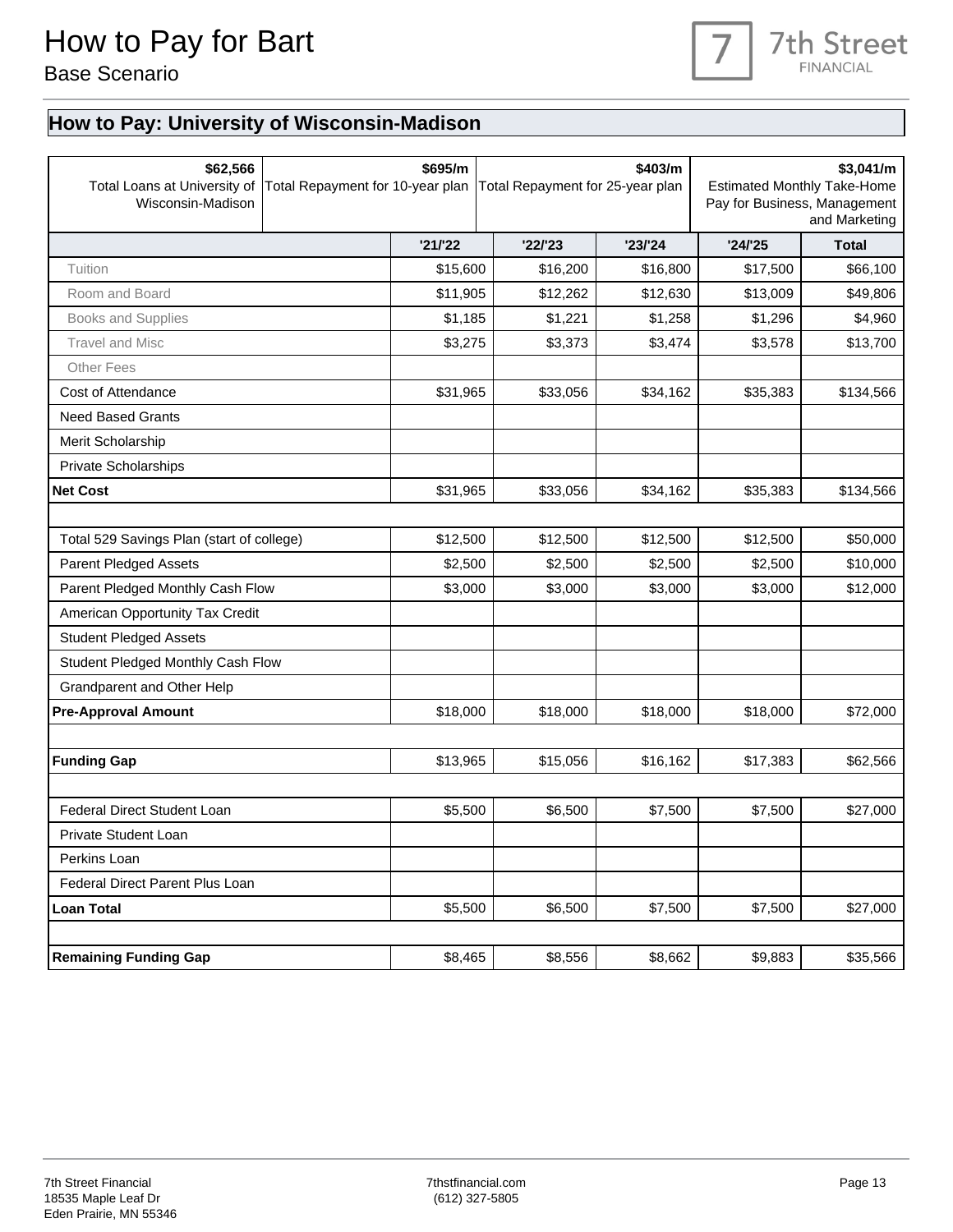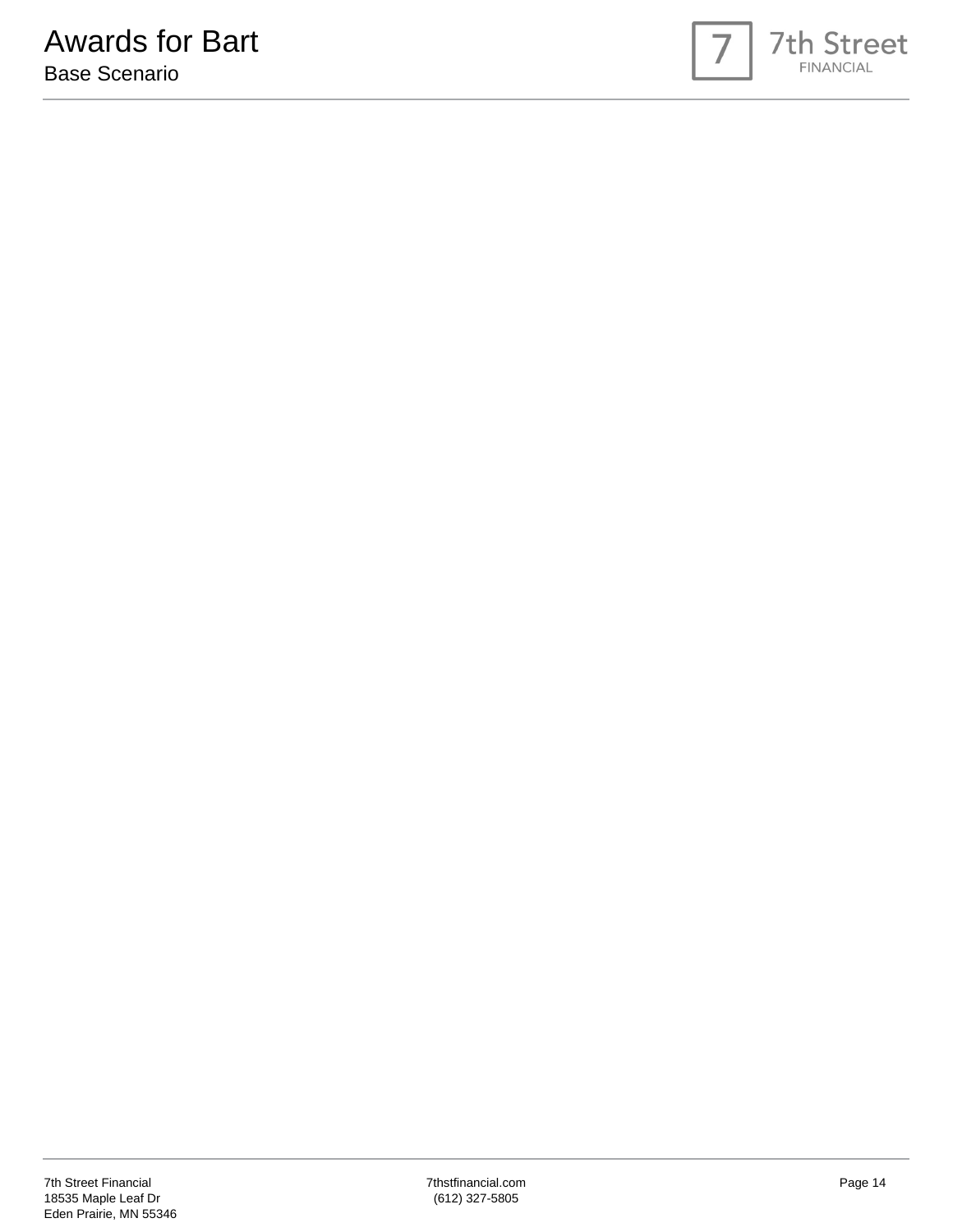

No schools have been flagged as accepted. Please view the **Applications tab** to indicate the schools that have accepted the student.